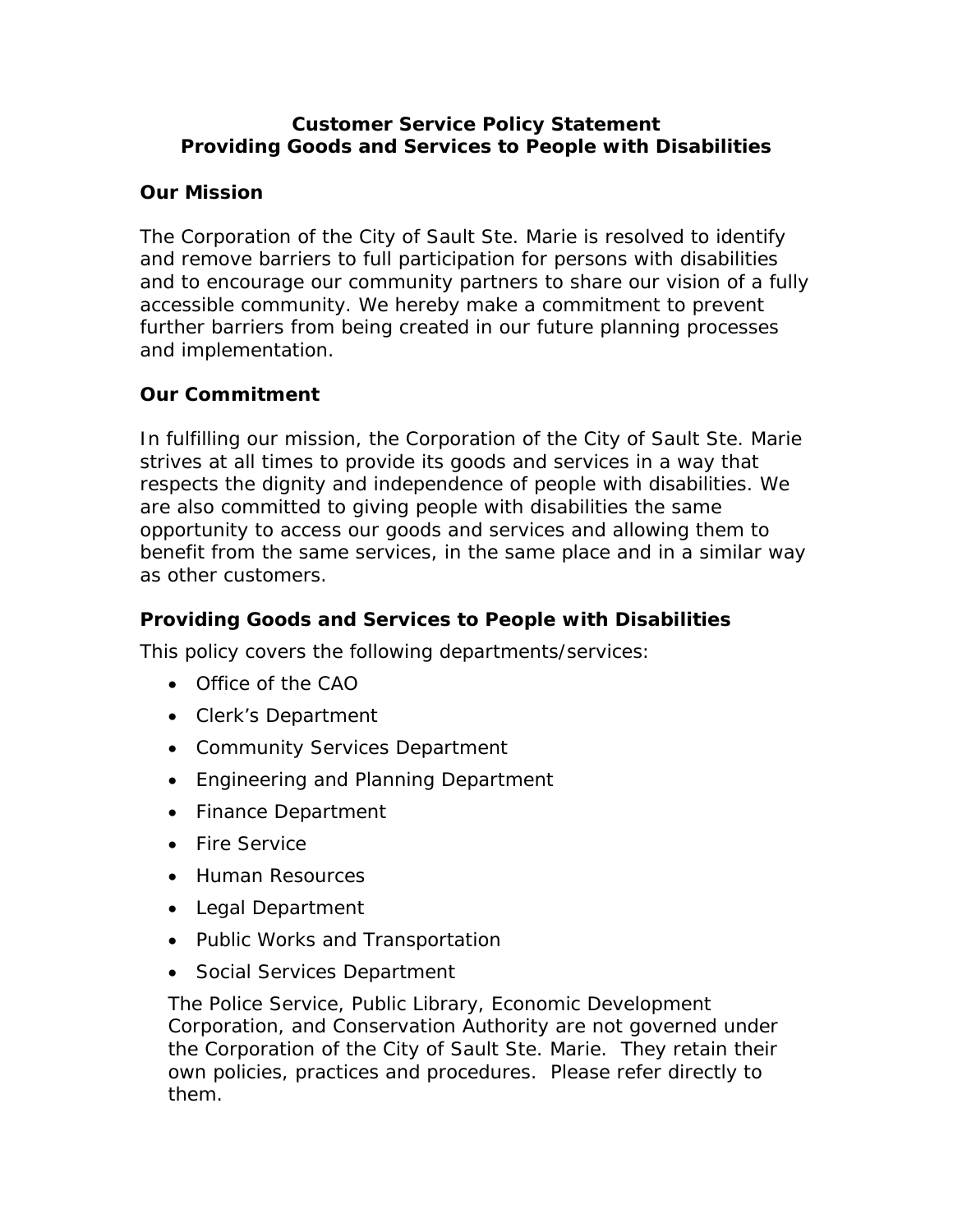The Corporation of the City of Sault Ste. Marie is committed to excellence in serving all customers including people with disabilities and we will carry out our functions and responsibilities in the following areas:

## **1. Communication**

We will communicate with people with disabilities in ways that take into account their disability.

We will train staff who communicate with customers on how to interact and communicate with people with various types of disabilities.

## **1.1 Telephone Services**

We are committed to providing fully accessible telephone service to our customers. We will train staff to communicate with customers over the telephone in clear and plain language and to speak clearly and slowly.

We will offer to communicate with customers by email, TextNet, Bell Relay Services (1-800-855-0511) if telephone communication is not suitable to their communication needs or is not available.

## **1.2 Assistive Devices**

We are committed to serving people with disabilities who use assistive devices to obtain, use or benefit from our goods and services. We will ensure that our staff is trained and familiar with various assistive devices that may be used by customers with disabilities while accessing our goods or services.

We will ensure that staff in their respective departments knows how to use the following assistive devices available on our premises for customers to use independently:

A. Civic Centre:

- Office of the CAO: Portable ramp
- Council Chambers and meeting rooms: FM System for Hearing Impaired available on request to the City Clerk at 759-5388
- Stair Chairs: for emergency evacuation
- B. John Rhodes Community Centre: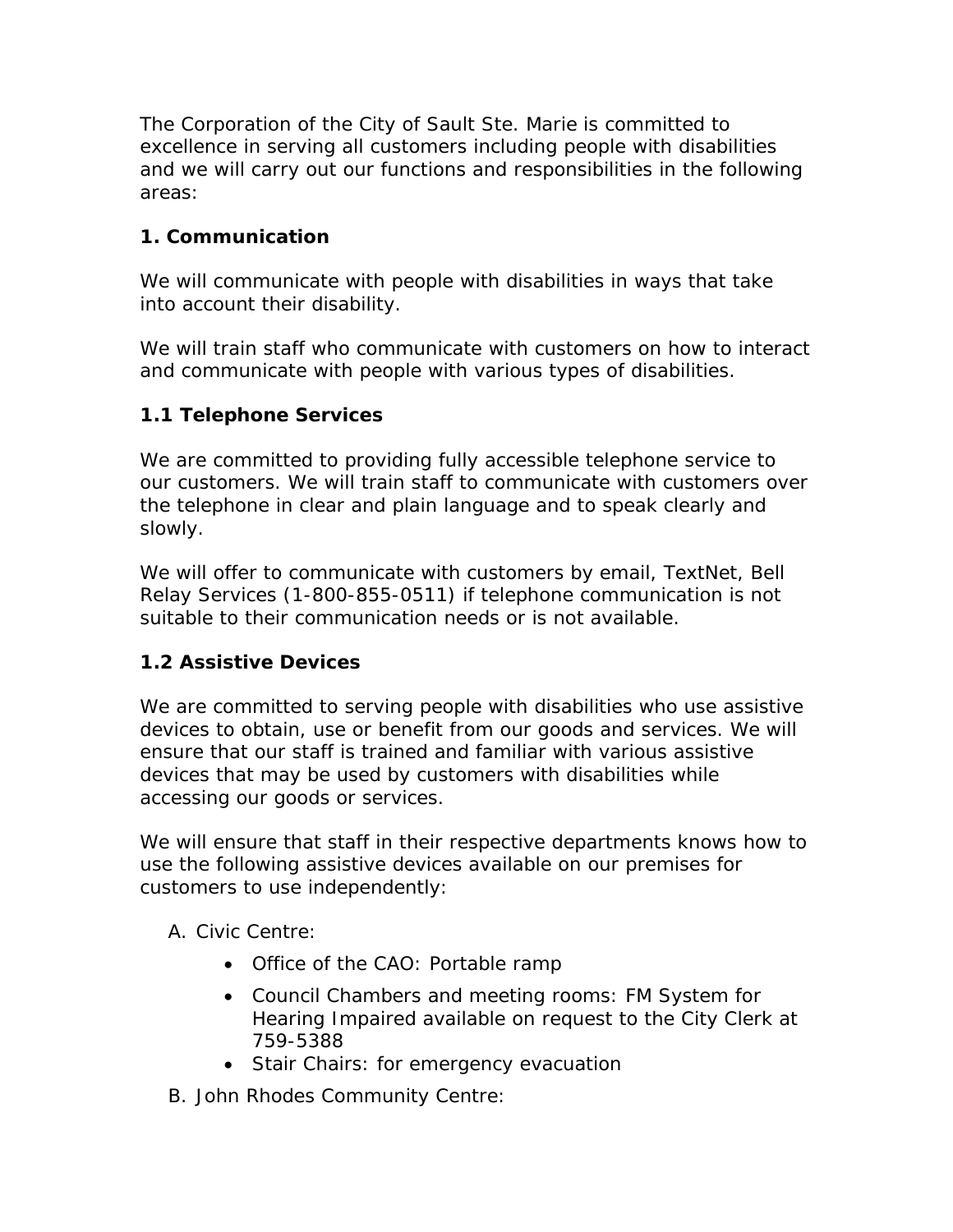- Pool Lift (slings/chair),
- Accessible Change Table and lift in Family Change Room
- Pool commodes
- Arena 2: Sledges and Lift available for independent use during Public Sledge Skate
- C. Essar Centre: Assistive Listening Devices
- D. Day Nurseries: Maycourt and Jessie Irving Children's Centres:
	- Assistive devices are provided by parents or guardians or from the Early Learning Resources organization that provides staff training.

## **1.3 Billing**

We are committed to providing accessible invoices to all of our customers. For this reason, invoices will be provided in the following formats upon request: hard copy, large print, email.

We will answer any questions customers may have about the content of the invoice in person, by telephone, TextNet or email.

#### **2. Use of Service Animals**

We are committed to welcoming people with disabilities who are accompanied by a service animal on the parts of our premises that are open to the public and other third parties. We will also ensure that all staff, volunteers and others dealing with the public are properly trained in how to interact with people with disabilities who are accompanied by a service animal.

**2.1** To be considered a service animal under the standard, it must either be readily apparent that the animal is being used because of a person's disability or the person with a disability must provide a letter from a physician or nurse confirming that it is required because of his or her disability

**2.2** Exotic animals are prohibited under:

Corporation of the City of Sault Ste. Marie By-Law 81-180 Animal Control by-law to prohibit the keeping of certain kinds of animals.

**2.3** Service Animals are excluded from the following locations:

Food preparation stations at all city facilities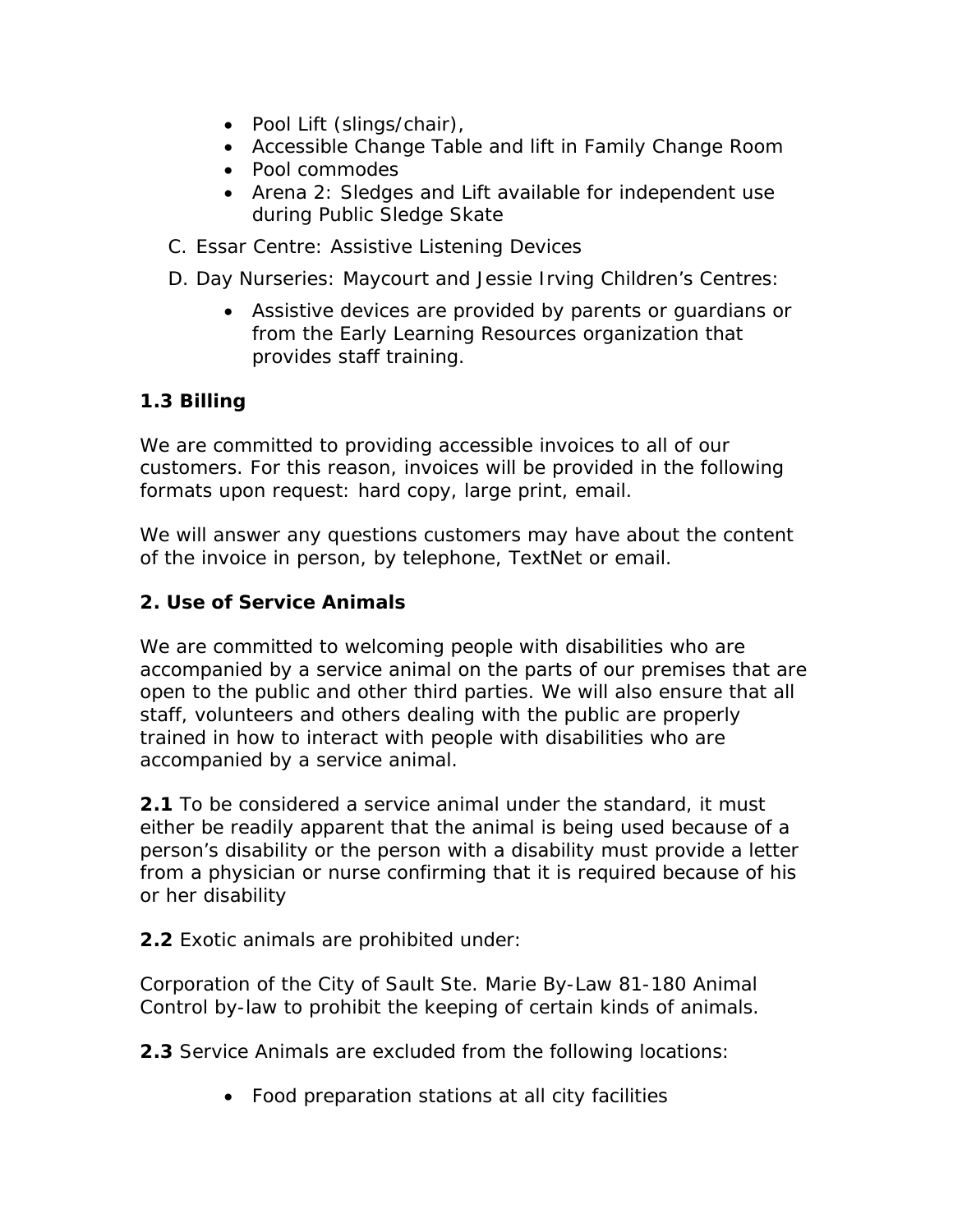#### **3. Use of Support Persons**

Support Person is defined as: an individual hired or chosen by a person with a disability to provide services or assistance with communication, mobility, personal care, medical needs or with access to goods or services. Personal care needs may include, but are not limited to, physically transferring an individual from one location to another or assisting an individual with eating or using the washroom. Medical needs may include, but are not limited to, monitoring an individual's health or providing medical support by being available in the event of a seizure. The support person could be a paid personal support worker, a volunteer, a friend or a family member. He or she does not necessarily need to have special training or qualifications.

**3.1** We are committed to welcoming people with disabilities who are accompanied by a support person. Any person with a disability who is accompanied by a support person will be allowed to enter our premises with his or her support person. At no time will a person with a disability who is accompanied by a support person be prevented from having access to his or her support person while on our premises.

**3.2** Fees will not be charged for support persons attending with persons with disabilities who are conducting business at departments of the Corporation. Our community pools and arenas require users to provide their own support worker at no charge for municipally scheduled swims and skates.

**3.3** American Sign Language (ASL) Interpreters will be provided on request at no charge to persons with disabilities who are conducting business at departments of the Corporation.

**3.4** Fees for events, services and facilities: Support persons may be charged depending on the events. Please contact the facility directly for event costs.

#### **4. Notice of Temporary Disruption**

The Corporation of the City of Sault Ste. Marie will provide customers with notice in the event of a planned or unexpected disruption in the facilities or services usually used by people with disabilities.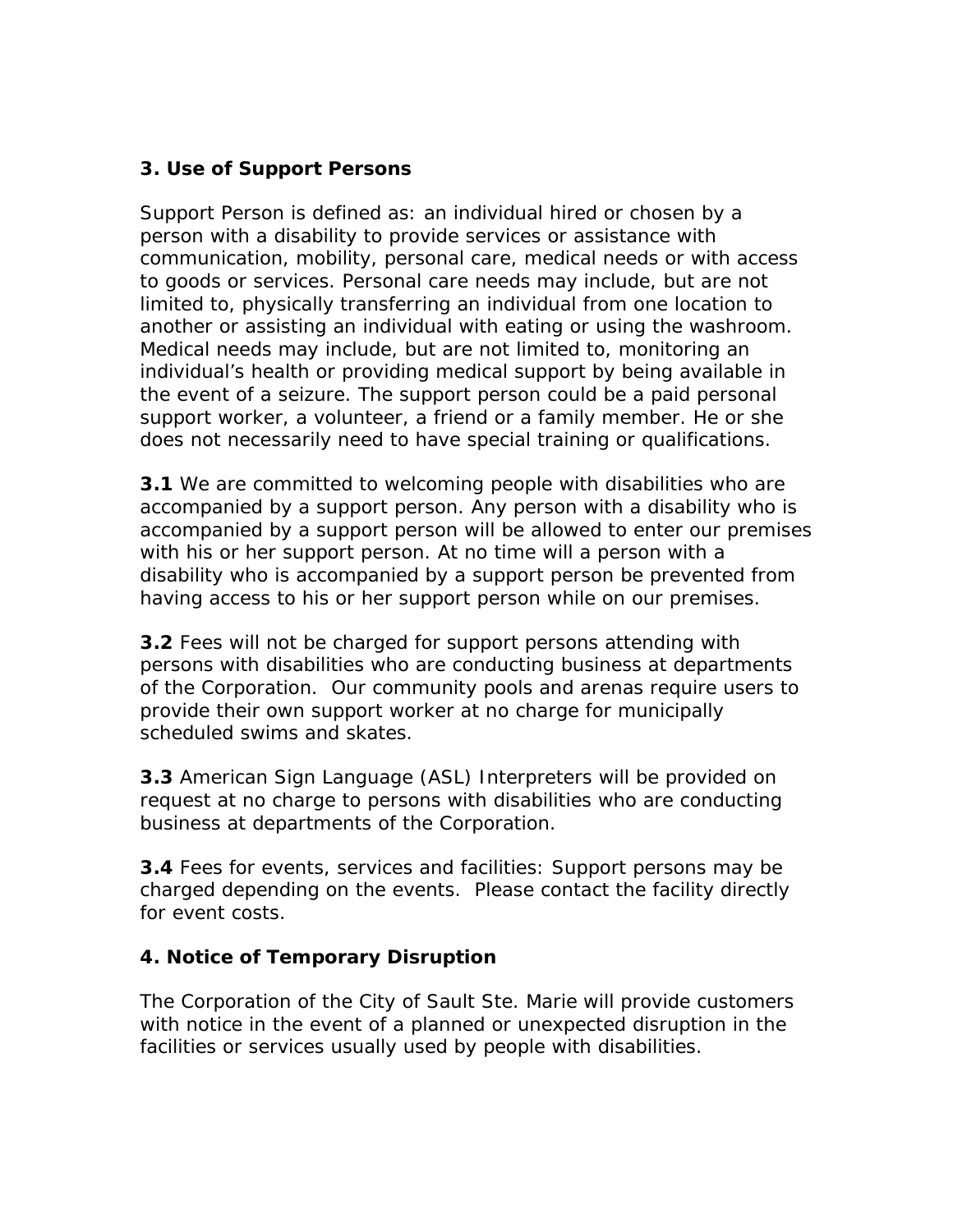**4.1** This notice will include information about the reason for the disruption, its anticipated duration, and a description of alternative facilities or services, if available.

**4.2** Notice of disruption at any department/division will be placed at their public entrance and service counters. Notice will also be posted on the city website.

**4.3** Unplanned disruptions: City staff will post on the city website, press release and/or at public entrances where possible

**4.4** Notice of planned disruptions will be posted on the Corporate Page of the Sault Star as well as city website.

## **5. Training**

The Corporation of the City of Sault Ste. Marie will provide training to all employees, volunteers and others who deal with the public or other third parties on our behalf, and all those who are involved in the development and approvals of customer service policies, practices and procedures.

**5.1** Corporate Accessible Customer Service training will be provided to all new staff as part of staff orientation training. Department specific components will be provided by the department no later than one month after staff commences their duties.

A. Training will include the following:

- The purposes of the Accessibility for Ontarians with Disabilities Act, 2005 and the requirements of the Customer Service Standard
- How to interact and communicate with people with various types of disabilities
- How to interact with people with disabilities who use an assistive device or require the assistance of a service animal or a support person
- How to use the equipment or devices available on department/division premises or otherwise that may help with the provision of goods or services to people with disabilities
- What to do if a person with a disability is having difficulty in accessing our goods and services
- Our policies, practices and procedures relating to the Accessible Customer Service Standard.